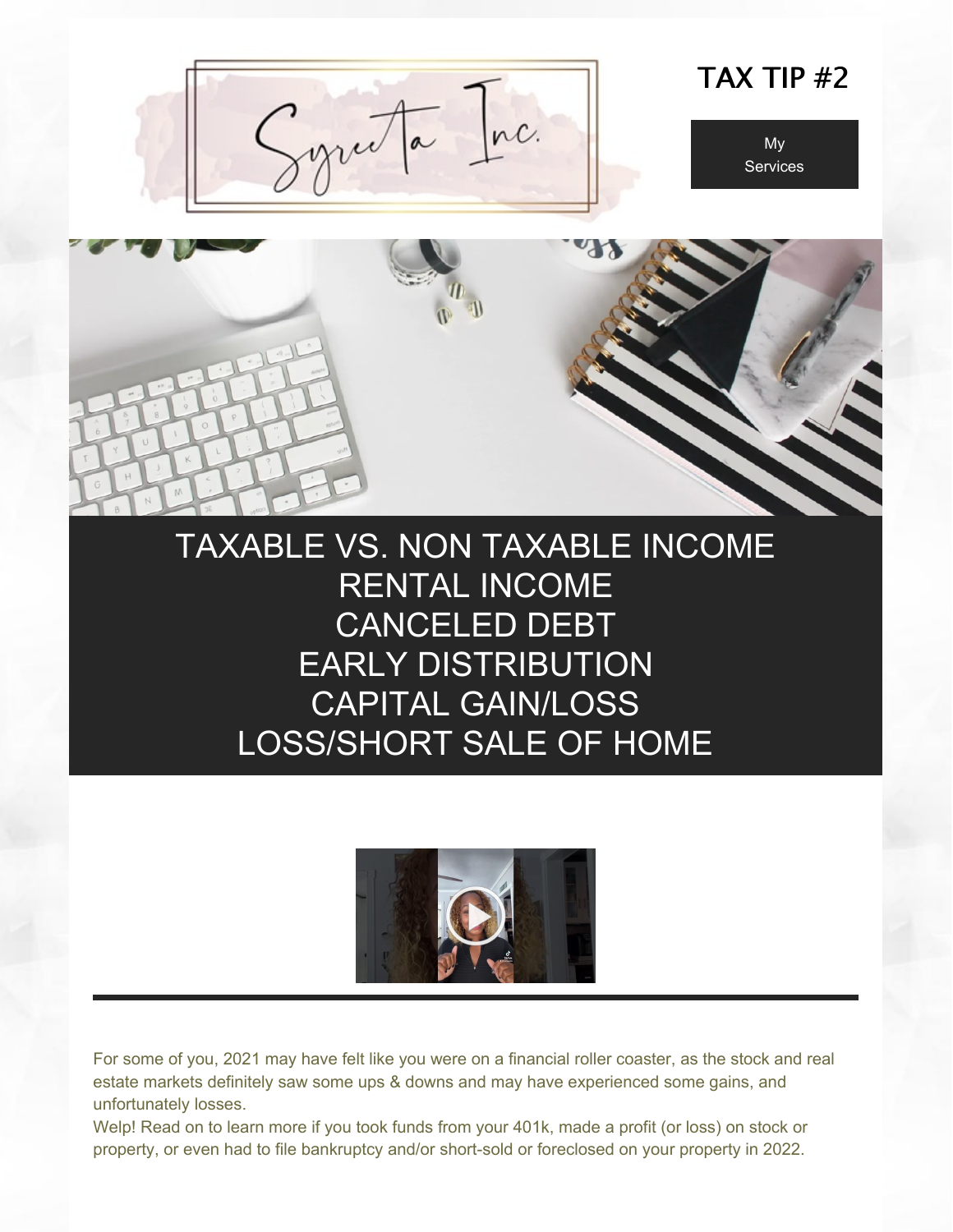### TAXABLE VS. NON-TAXABLE INCOME

Taxable income is income that is taxed or income in which personal exemptions and deductions are taken out whether you earn it or are paid as a return on your investment. Nontaxable income is income that is not taxed under certain IRS conditions. List of taxable income can be found at **<https://www.efile.com/taxable-income/> NOTE:** You are also required to pay tax on income not yet in your possession. Such as, you receive a holiday bonus check but don't cash it until after the new year, it is still considered income for this tax year. **BE SURE** you have ALL your tax documents, you do not want to be amending your tax return later, as it may affect your tax refund/liability.



# **Rental Property**

**Income-Expenses** 

#### RENTAL INCOME & EXPENSES

Rental real estate provides more tax benefits than almost any other investment. Many times, these benefits can make a NICE difference between earning a profit or losing money on a rental property.

If you rent real estates such as buildings, rooms, or apartments, you normally report your rental income and expenses on Form 1040 or 1040-SR, Schedule E, Part I. Rental income is taxed as ordinary income – using progressive tax brackets, which range from 10 to 37%, depending on your filing status and taxable income.

Most rental real estate activities are passive activities. For this purpose, a rental activity is an activity from which you receive income mainly for the use of tangible property, rather than for services. Deductions or losses from passive activities are limited. You generally cannot offset income, other than passive income, with losses from passive activities. Also, you cannot offset taxes on income, other than passive income, with credits resulting from passive activities. Any excess loss or credit can be carried forward to the next tax year.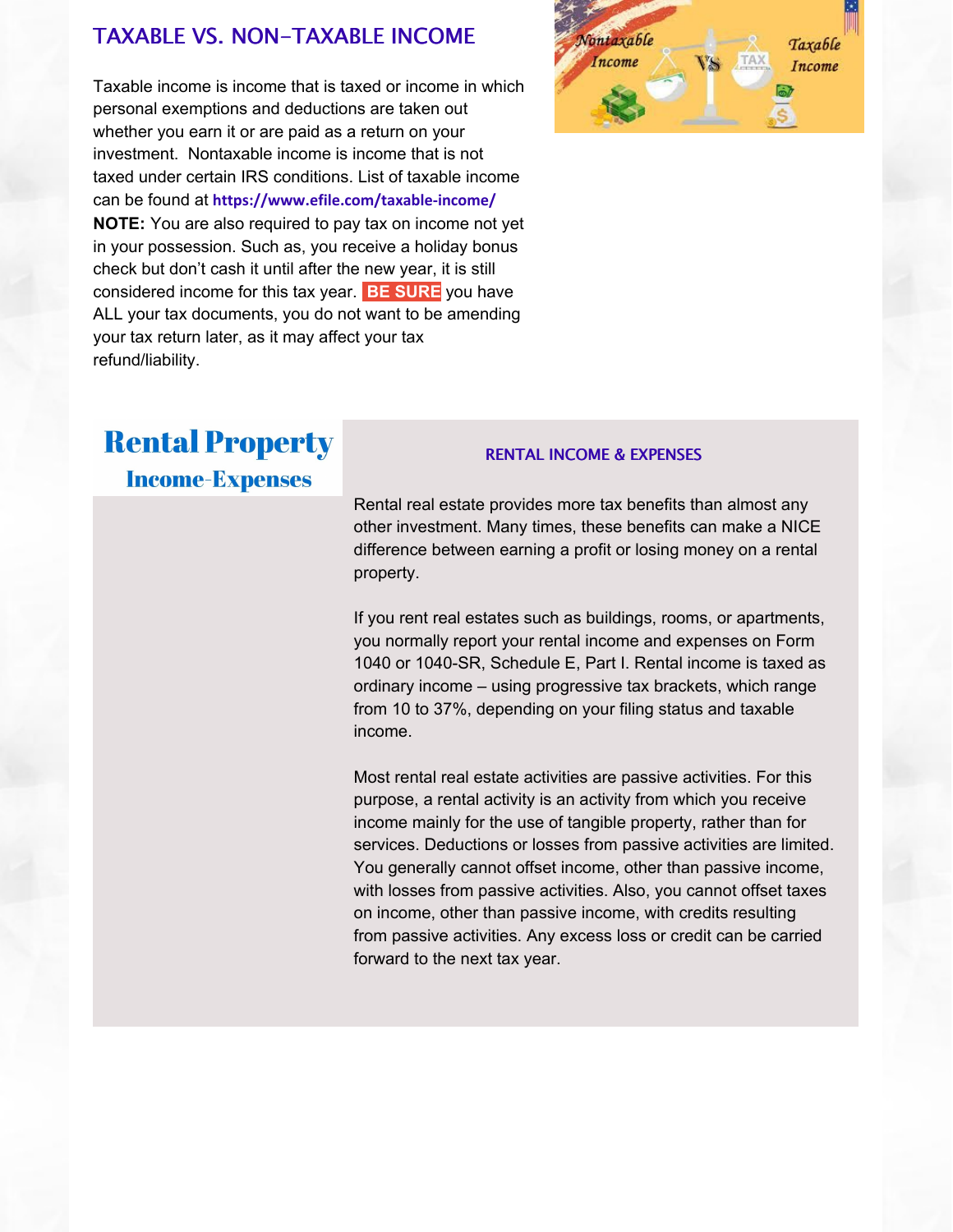

**If Your Rental Income Was Made via Airbnb, VRBO, or HomeAway**it's possible that not all of your Airbnb income is taxable. If you offer your property for short-term rental for only 14 days or less during the year, and you use the property yourself 14 days or more — or at least 10% of the total days you rent it out — then you do not need to pay income tax on that rental income.

Experienced rental owners know that to succeed, you need to treat your short-term rental like a business, which means you also get businesslike deductions when income tax time comes.

#### *The 14-day rule*

To maximize your federal income tax deductions, your home must be classified as a full-time rental business. That means it's used by you for your personal stays for less than 14 days or fewer, or 10% or less of total annual rental days, whichever is greater. Keep in mind that days primarily spent repairing or maintaining the property don't count toward personal use days. A benefit of using your property as a full-time rental business is that you may be able to deduct up to \$25,000 in losses each year, depending on your income.

Vacation rental host sites like Airbnb, HomeAway, and Vrbo will send a Form 1099-K to hosts who have more than 200 reservations and who earn over \$20,000. They will also send you a form if you had taxes withheld from your payouts so you can claim your withholdings on your return.

If you don't receive a form, it doesn't mean you don't owe taxes. Your host site is reporting your income to their IRS on their end, so it's important to report the same income when you file your tax return.

#### CANCELED (SETTLED) DEBT

Settling a debt with a creditor by paying less than you owe on a credit card, can cause additional income needing to be reported on your taxes. If you have cancellation of debt income because your debt is canceled, forgiven, or discharged for less than the amount you must pay, the amount of the canceled debt is taxable and you must report the canceled debt on your tax return for the year the cancellation occurs. You'll receive a Form 1099-C, "Cancellation of Debt," from the lender that forgave the debt.

Two circumstances under which taxes don't have to be paid on the amount that's wiped out in a credit card debt settlement.

Under Internal Revenue Code Section 108(a), you do not need to include the forgiven amount of the credit card debt in your gross income if the discharge occurs in a bankruptcy case or the discharge occurs when you are insolvent.

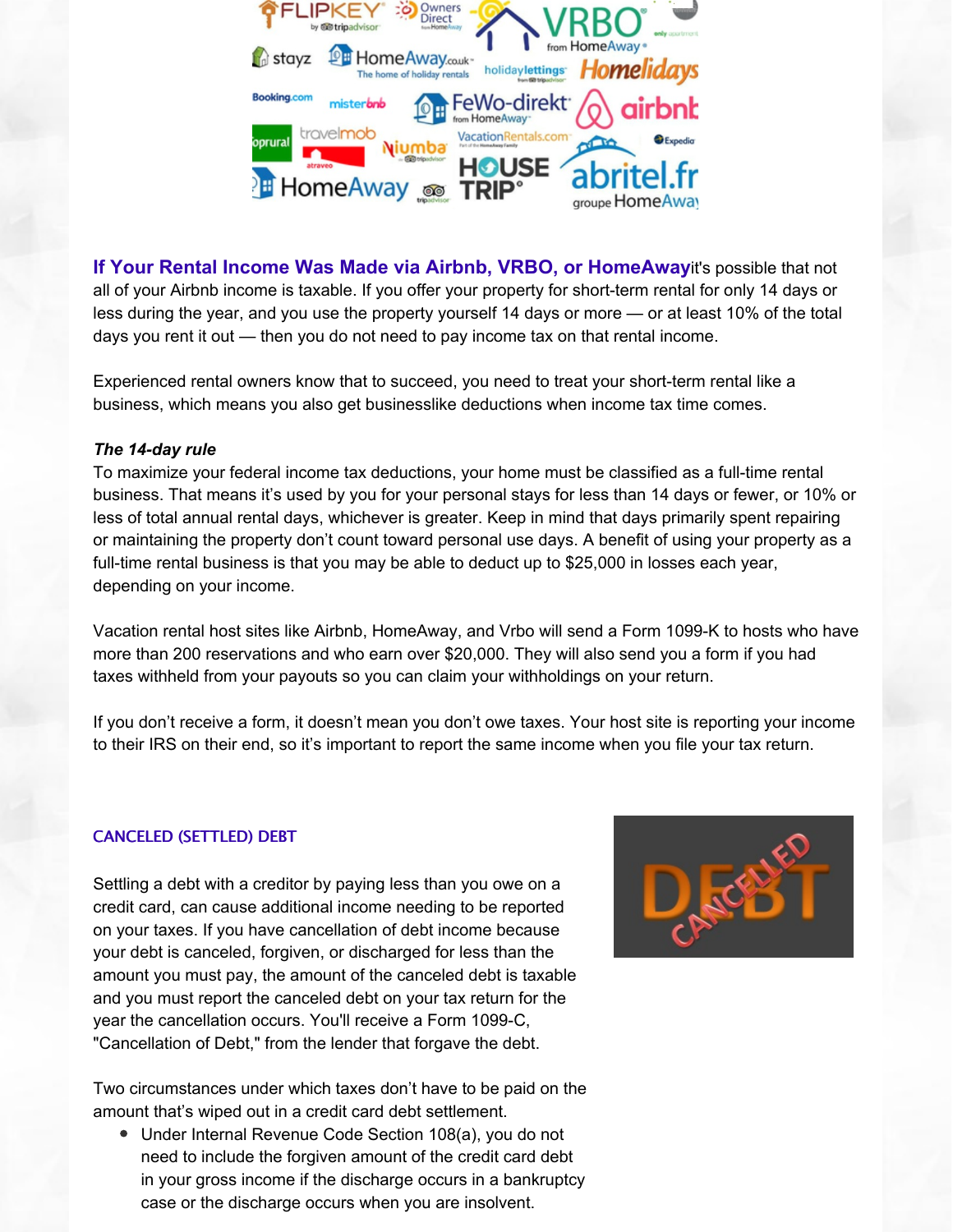If the settlement occurred while you were insolvent, you won't need to pay taxes on the amount forgiven.



#### EARLY DISTRIBUTION &

#### 401(k) EARLY WITHDRAWAL PENALTIES

Legislation enacted in March 2020 allowed individuals to withdraw, for Covid-related reasons, up to \$100,000 from qualified retirement accounts without facing a 10% early withdrawal penalty if they were underage 59½.

Taxpayers who took the hardship distribution had the choice to elect to pay federal income taxes on the distribution over a three-year period or repay the distribution amount over a three-year period and avoid tax consequences entirely. The three-year repayment period starts on the day of the distribution.

Although the initial provision for penalty-free 401k withdrawals expired at the end of 2020, the Consolidated Appropriations Act, 2021 provided a similar withdrawal exemption, allowing eligible individuals to take a qualified disaster distribution of up to \$100,000 without being subject to the 10% penalty that would normally apply. This extended the timeline for penalty-free distributions through June 25, 2021.

### **Capital Gains & Losses**

- Capital gains are the profits from the sale of an asset shares of stock, a piece of land, a business — and generally are considered taxable income.
- Can use investment capital losses to offset gains
- Short-term capital gains tax is a tax on profits from the sale of an asset held for one year or less.
- Long-term capital gains tax is a tax on profits from the sale of an asset held for more than a year.





#### **Lose Home to Foreclosure or Short Sale**

- If you end up with a loss on the foreclosure, you cannot deduct it for tax purposes if the property was your personal residence or a second home
- Could be considered as a cancellation of debt, however, you only have an obligation to report it as ordinary income if you were personally liable for the entire mortgage
- If your forgiven debt is subject to taxation, you will usually receive a form 1099-C, Cancellation of Debt, from the lender, showing the amount of canceled debt.
- **GOOD NEWS**: Due to recent tax law changes that can offer some relief through the Mortgage Debt